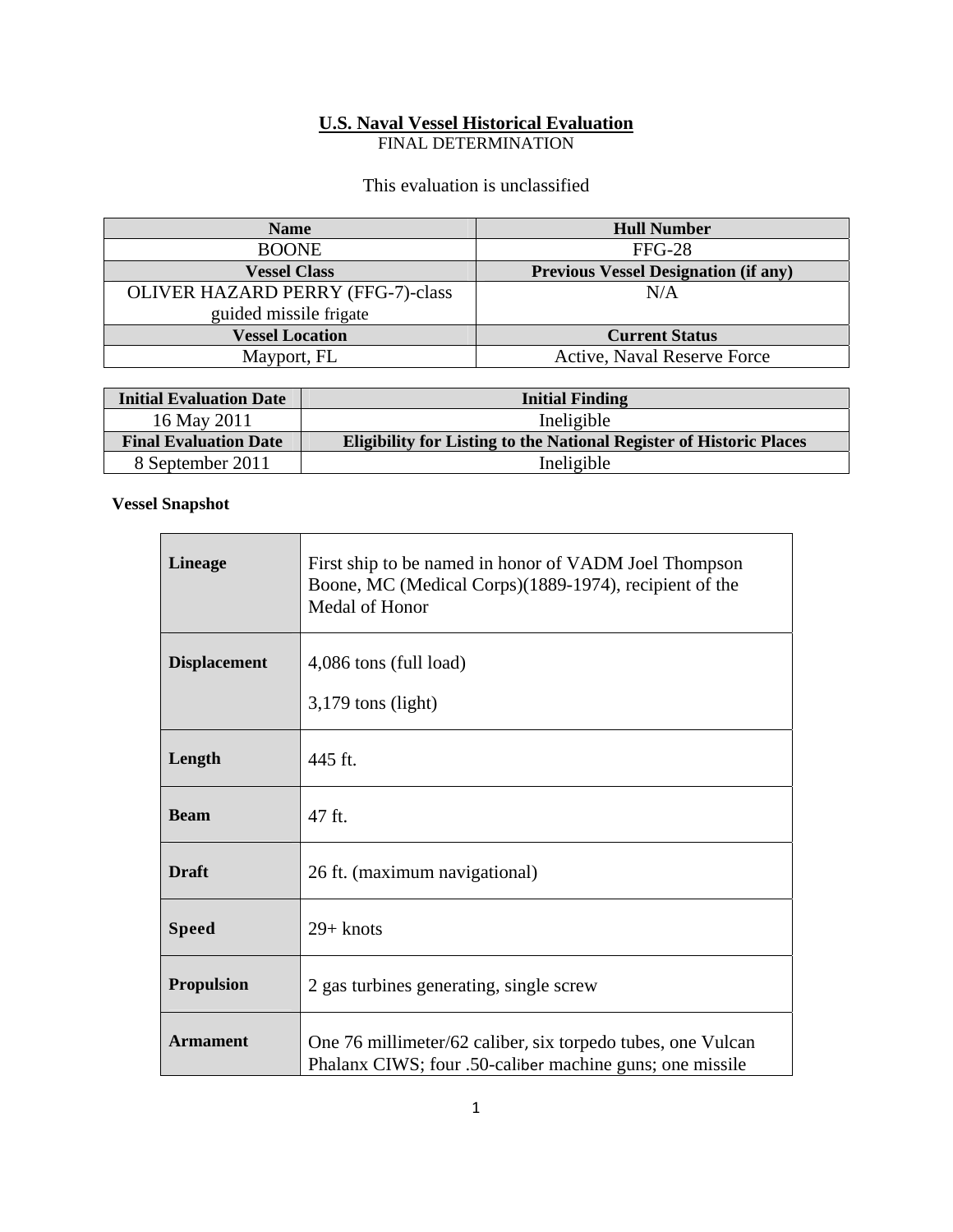|                       | launcher (HARPOON, STANDARD)                                |
|-----------------------|-------------------------------------------------------------|
| <b>Laid Down</b>      | 27 March 1979                                               |
| <b>Launched</b>       | 16 January 1980                                             |
| <b>Built By</b>       | Todd Pacific Shipyards, Seattle, WA                         |
| <b>Sponsor</b>        | Mrs. Milton F. Heller, Jr., daughter of the late VADM Boone |
| <b>Delivered</b>      | 6 May 1982                                                  |
| <b>Commissioned</b>   | 15 May 1982                                                 |
| <b>Inactivated</b>    | Scheduled November 2011 – February 2012                     |
| <b>Decommissioned</b> | Scheduled 25 February 2012                                  |
| <b>Stricken</b>       | Scheduled 25 February 2012                                  |

## **Vessel History**

| <b>Deployments</b> | West Pac-Indian Ocean-Persian Gulf; Mediterranean-Indian Ocean-Persian<br>Gulf; Arctic Circle; North Atlantic; Desert Shield; Caribbean (Counter Drug)<br>Operations)<br>Transferred to Naval Reserve Force October 1999                                                                                                                                                                                                                                             |
|--------------------|----------------------------------------------------------------------------------------------------------------------------------------------------------------------------------------------------------------------------------------------------------------------------------------------------------------------------------------------------------------------------------------------------------------------------------------------------------------------|
| <b>Awards</b>      | Two Meritorious Unit Commendations (one individual, one as an element of<br>the AMERICA Battle Group), 1 Armed Forces Expeditionary Medal, 1 Coast<br>Guard Unit Commendation (as part of Winter Law Enforcement Operations),<br>8 Armed Forces Service Medals, 2 Global War on Terrorism Expeditionary<br>Medal, 1 Humanitarian Service Medal, 1 Joint Meritorious Unit Award, 8<br>Navy E Ribbons, 1 Southwest Asia Service Medal, and 1 Coast Guard SOS<br>Ribbon |
| <b>Noteworthy</b>  | Counter Narcotics Operations in the Caribbean, 1991, 1996, 2000, 2002, and<br>2003. 1999 BOONE spearheaded Operation <i>Conjuntos</i> , a bilateral, counter-                                                                                                                                                                                                                                                                                                        |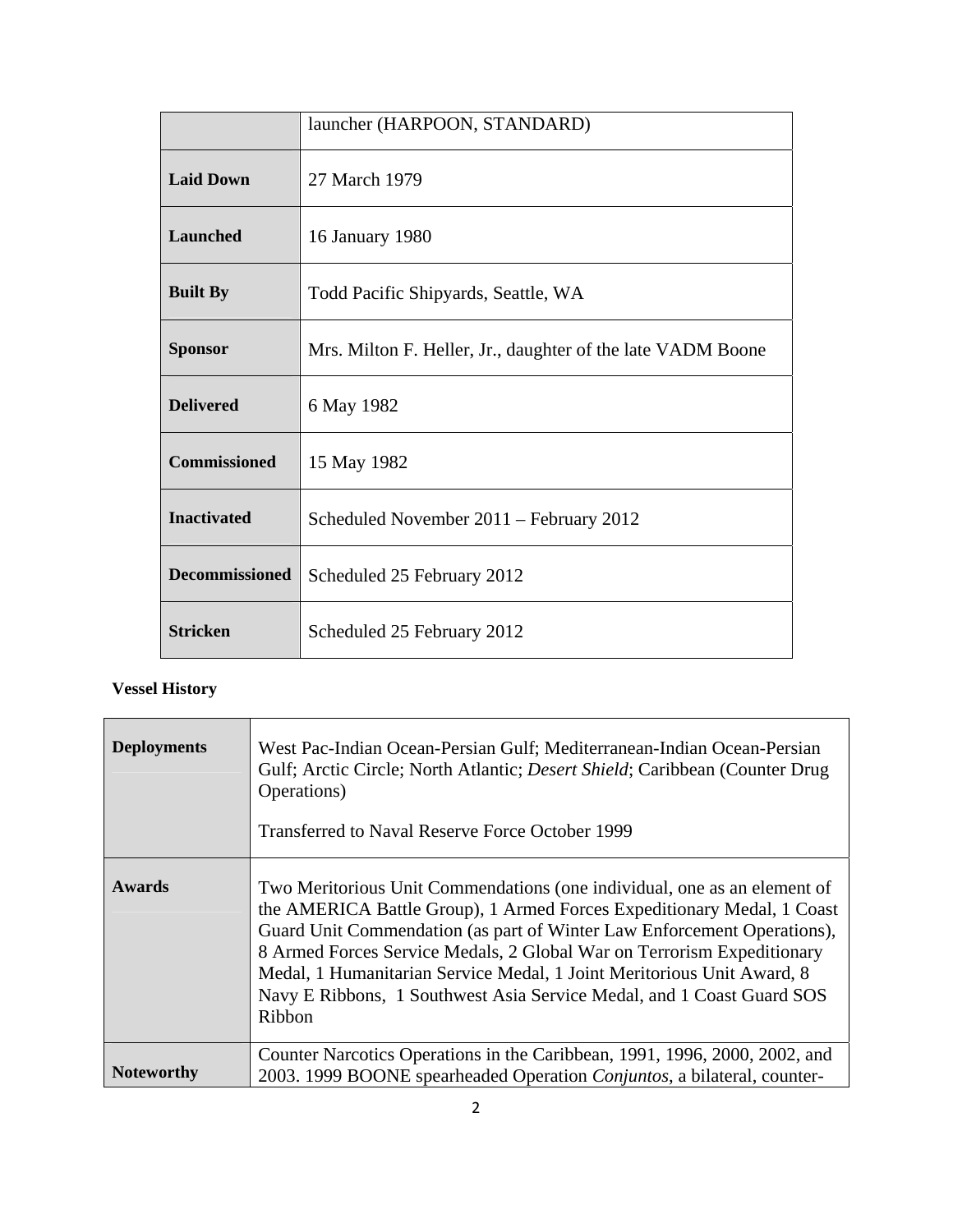| Events       | drug operation between the U.S. and Panama. BOONE rescued 160 migrants<br>found adrift at sea on a sinking fishing vessel on 5 February 1999,<br>successfully repatriating them in Manta, Ecuador. |
|--------------|----------------------------------------------------------------------------------------------------------------------------------------------------------------------------------------------------|
| DANFS* Entry | Original entry prepared for the revision of Volume I, Part B, needs updating<br>since the ship's career took place after the posting of the DANFS entry.                                           |

\**Dictionary of American Naval Fighting Ships*

#### **Criteria Evaluation**<sup>1</sup>

| i.<br>Was the vessel awarded an individual     |                |
|------------------------------------------------|----------------|
| <b>Presidential Unit Citation?</b>             |                |
|                                                | No             |
| Did an individual act of heroism take<br>ii.   |                |
| place aboard the vessel such that an           |                |
| individual was subsequently awarded            | No             |
| the Medal of Honor or the Navy Cross?          |                |
| iii. Was a President of the United States      |                |
| assigned to the vessel during his or her       | No             |
| naval service?                                 |                |
| iv. Was the vessel was the first to            |                |
| incorporate engineering, weapons               |                |
| systems, or other upgrades that                | N <sub>0</sub> |
| represent a revolutionary change in            |                |
| naval design or warfighting capabilities?      |                |
| v. Did some other historic or socially         | N <sub>o</sub> |
| significant event occur on board the           |                |
| vessel?                                        |                |
| <b>Historic Evaluation Conclusion</b>          | Ineligible     |
| Assessment of integrity of (as appropriate)    | Not applicable |
| design, materials, workmanship, feeling and/or |                |
| association (only for vessels determined to be |                |
| eligible)                                      |                |

| <b>Sources</b> | Naval Vessel Register, 7 March 2011 |  |
|----------------|-------------------------------------|--|
|                | www.boone.navy.mil                  |  |
|                | www.history.navy.mil                |  |
|                |                                     |  |
|                |                                     |  |

## **Historic Preservation Stakeholder Comment**

 1 Evaluation conducted using triggers established for naval vessels in *Program Comment for the Department of Navy for the Disposition of Historic Vessels*, issued by the Advisory Council for Historic Preservation on 15 March 2010.